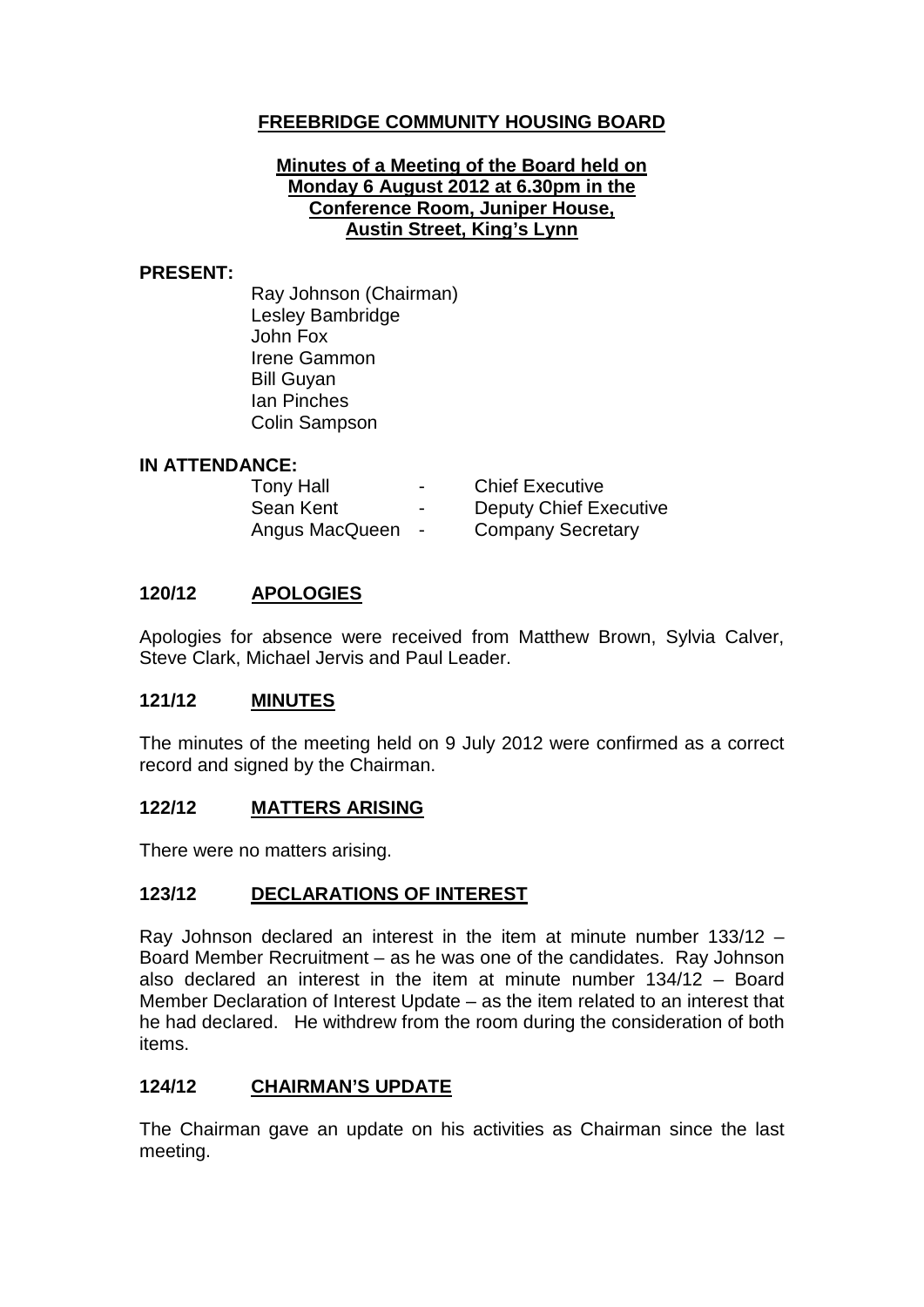As well as his regular weekly meetings with the Chief Executive, the Chairman said that he had attended the following:

- two days of judging the sheltered scheme gardening competition, and a meeting to plan the presentation event;
- presentation of apprentice awards, hosted by the Construction Industry Training Board;
- an interview for reappointment to the Freebridge Board; and
- a meeting of the  $e^2$  Joint Members Group hosted by Greenfields Community Housing in Braintree.

The Board noted the update.

# **125/12 CHIEF EXECUTIVE'S UPDATE**

## **(a) Hillington Square**

The Chief Executive said that currently the main focus of the Hillington Square project was the appointment of the constructor. The tender documents were with solicitors for a legal review, and a scoring mechanism to evaluate the tenders, once returned, had been developed. The logistically difficult task of arranging site visits for each of the eight shortlisted constructors was underway. The timetable had been revised and the intention was now to make the final appointment in the second week of December 2012. Work would then start on site in spring 2013, when the first task would be asbestos removal.

A member advised that he had been in discussion with the new assistant editor of KL Magazine, who had indicated that he would be interested in running a large feature on the Hillington Square project.

#### **(b) Providence Street**

Confidential item

## **(c) Plaxtole House**

Confidential item

## **(d) Service Level Agreement with the King's Lynn Arts Centre Trust**

The Deputy Chief Executive advised that the service level agreement with the King's Lynn Arts Centre Trust had now been in operation for a few months. Under the agreement, Freebridge had provided Human Resources advice and helped the Trust to reduce postage costs. In return, Freebridge was receiving use of meeting rooms, was looking to commission some artwork for the courtyard garden at Juniper House, and was receiving a £1 discount on Arts Centre admission for all employees and Board Members. The agreement would continue to be monitored.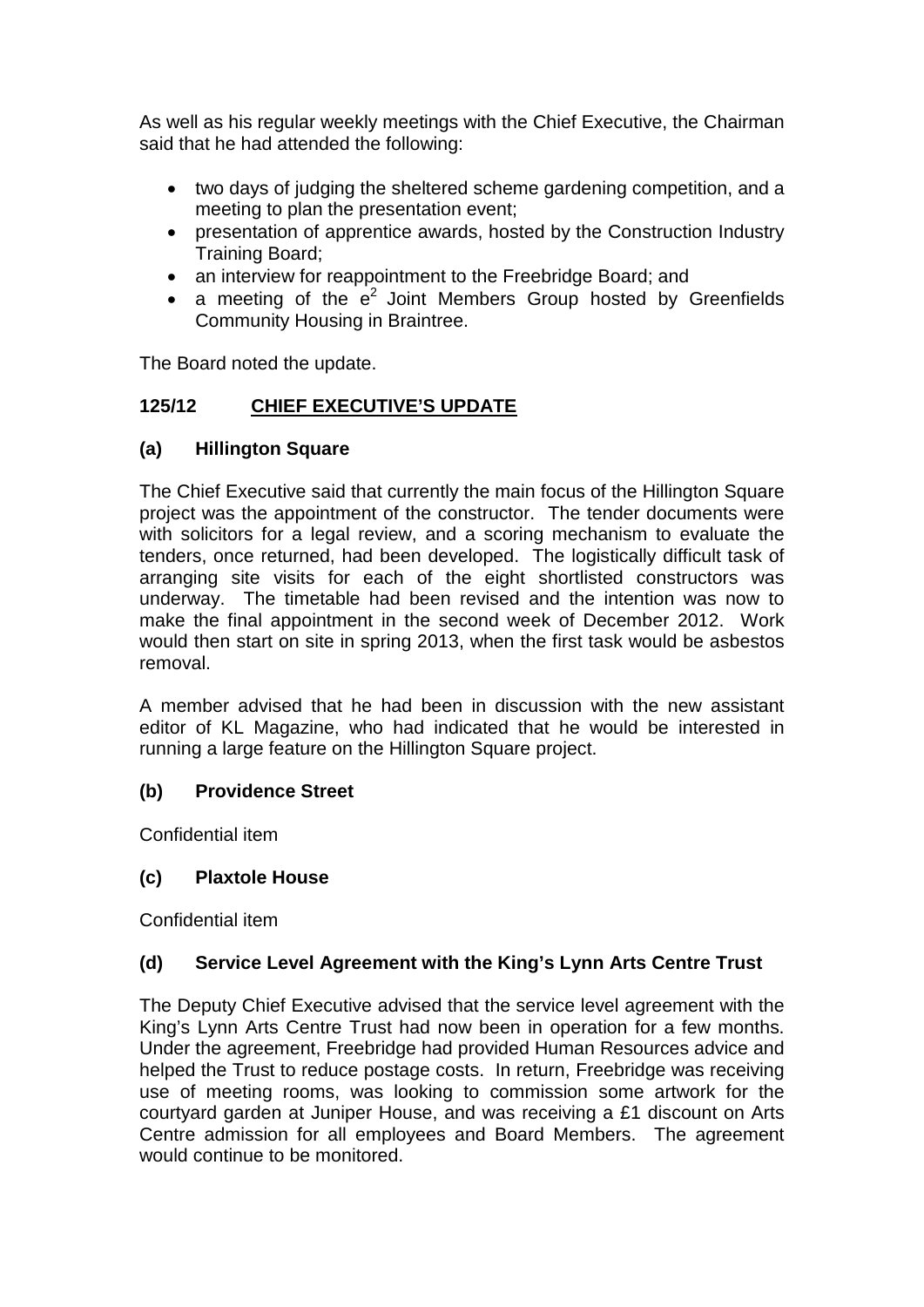# **(e) Behavioural Influencing**

The Deputy Chief Executive reported on a meeting attended by himself, the Chief Executive, the Assistant Director of Housing and the Assistant Director of Communications and Engagement with the Cabinet Office's Behavioural Influencing Team. The meeting had been held at 10 Downing Street and had focused on the Hillington Square project. This had been an extremely useful session, led by one of the world's leading experts in the field. The team had since expressed an interest in continuing to work with Freebridge on a commercial basis, which would involve them gaining more understanding of Hillington Square and then seeking best practice from their international contacts. This would have the added benefit of giving the Hillington Square project some prominence at senior Government level.

The Board was pleased to note the progress made to date and indicated its support for Freebridge continuing to work with the Behavioural Influencing Team.

# **(f) Employee Conference**

The Chief Executive said that the annual Employee Conference had been held on 10 July 2012 at Leziate Lakeview Park. The Conference had focused on the Freebridge values, with a number of external speakers, including a "Human Library" and a Mary Gober trainer. Employee feedback at the Conference on morale and motivation had been extremely pleasing, and was partly the result of the efforts that had been made over the past year to improve the connection between employees and the Executive.

## **126/12 AUDIT COMMITTEE RECOMMENDATIONS**

The Board received a report which introduced the recommendations of the meeting of the Audit Committee held on 2 July 2012.

Recommendations 1 and 2, as listed in the report, were considered under item 8 of the agenda (minute number 127/12 below), and recommendations 3, 4 and 5 were considered under item 9 of the agenda (minute number 128/12 below).

#### **127/12 INTERNAL CONTROLS ASSURANCE ANNUAL REPORT 2011/12**

The Deputy Chief Executive presented the Internal Controls Assurance Annual Report 2011/12. The report explained the requirements of the business assurance exercise and the approach that the Association had chosen to adopt, and presented evidence from a wide variety of internal and external sources.

The Board considered the report, noting that it had previously been considered by the Audit Committee.

The Deputy Chief Executive highlighted that the Service Assurance process carried out by Internal Audit was an integral part of the report. The process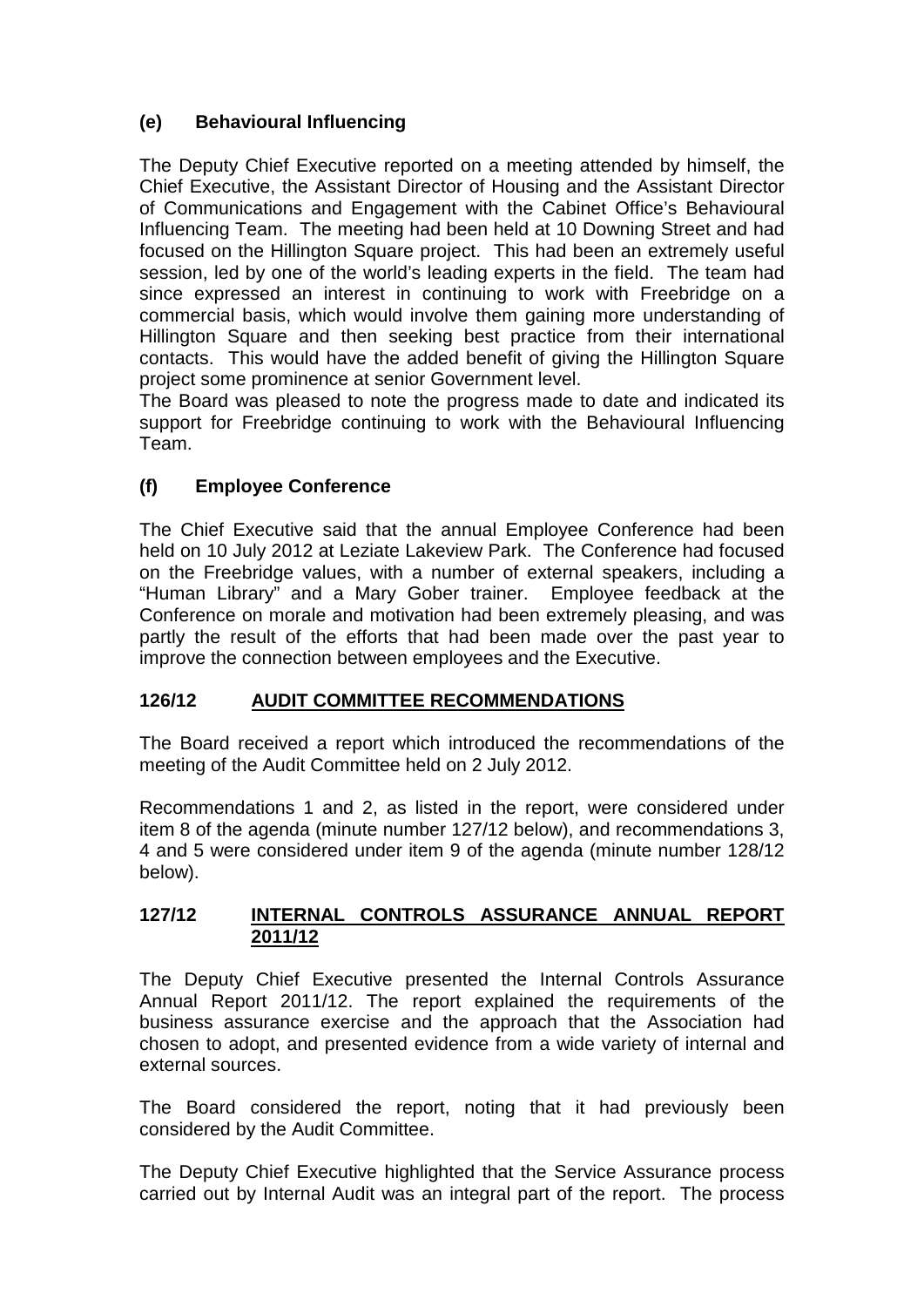had shown improvement over many areas of the business. Ian Pinches, Vice-Chairman of the Audit Committee, advised that the Committee had been pleased to note the large number of areas assessed as "Good", and had requested a focus on some of the areas with a larger number of "Adequate" assessments. The Deputy Chief Executive confirmed that this was being pursued.

Having noted the recommendations of the Audit Committee, the Board

## **RESOLVED:**

- 1) That the Internal Controls Assurance Annual Report 2011/12, as presented, be approved.
- 2) That the statement of internal controls, as presented, be approved for inclusion in the Association's statutory financial accounts 2011/12.

### **128/12 DRAFT STATUTORY ACCOUNTS 2011/12**

The Deputy Chief Executive presented a report which detailed the Association's draft statutory accounts 2011/12, including the Board of Management Report, Operating and Financial Review, Auditor's Report and Financial Statements. Also presented for approval were the Key Issues Memorandum 2011/12 and the Letter of Representation to the External Auditor.

The Board took assurance from the fact that the accounts had been reviewed by External Audit and the Audit Committee, as well as by the professional financial officers employed by the Association.

The Deputy Chief Executive highlighted that a key change to the accounts this year had been the introduction of component accounting. This had resulted in a large amount of additional work, which had been successfully carried out by the Finance team, with very few issues raised when the accounts had been audited. A result of component accounting was that there was more capitalisation than in the past; consequently, even though Freebridge's financial position remained largely unchanged, the income and expenditure account was showing a significant net increase on the previously reported figure. This would need to be explained to the shareholders at the AGM. It had also been decided that including the annual revaluation on the balance sheet, as had occurred in previous years, would not be as clear when combined with component accounting; the annual revaluation was reported elsewhere in the accounts.

The Deputy Chief Executive also pointed out that, under new accounting rules, it was a requirement to state in the accounts any remuneration or loss of earnings payments made to individual Board Members, and to name those<br>Board Members. No such payment had been made during 2011/12. No such payment had been made during 2011/12. However, although this rule did not, as yet, apply to Executive Directors who did not sit on the Board, it had been decided as a matter of good practice to apply it to the Chief Executive and the Deputy Chief Executive. The figures included salary, benefits and on-costs.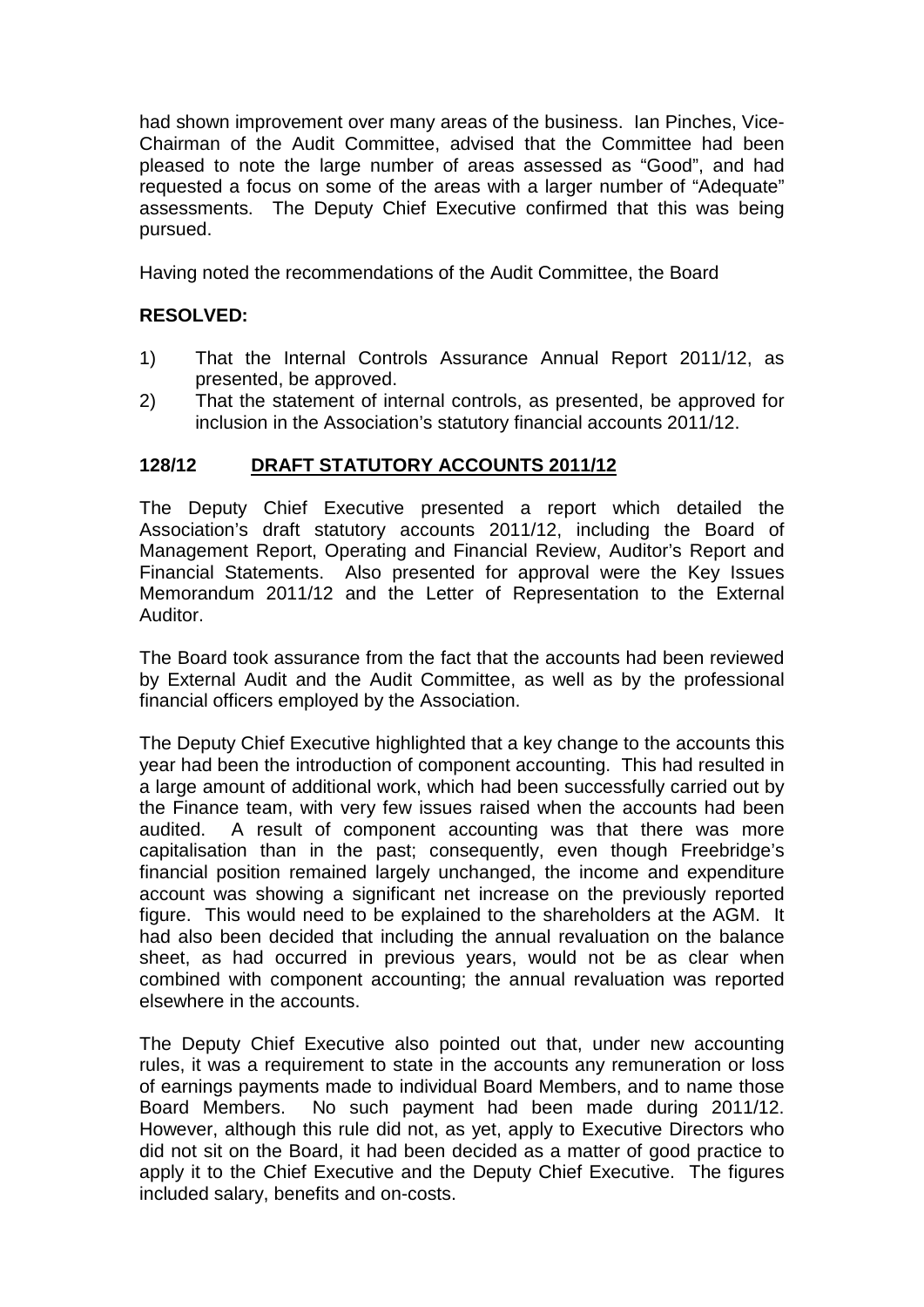Having noted the recommendations of the Audit Committee, the Board

### **RESOLVED:**

- 1) That the statutory accounts 2011/12, as presented, be adopted and the Chairman of the Board, the Lead Member for Resources, the Chief Executive, and the Deputy Chief Executive be authorised to sign these on behalf of the Board.
- 2) That the Key Issues Memorandum 2011/12, as presented, be approved for submission to the Homes and Communities Agency.
- 3) That the Letter of Representation, as presented, be approved for signature by the Chief Executive.

### **129/12 REVIEW OF COMMUNICATIONS POLICY**

The Deputy Chief Executive presented a report which reviewed the Communications Policy. He said that a key theme of the revised Policy was two-way communication, listening to customers and stakeholders as well as informing them.

**RESOLVED:** That the Communications Policy be approved, as presented.

### **130/12 REVIEW OF AIDS AND ADAPTATIONS POLICY**

The Deputy Chief Executive presented a report which reviewed the Aids and Adaptations Policy.

**RESOLVED:** That the Aids and Adaptations Policy be approved, as presented.

## **131/12 REVIEW OF STANDING ORDERS**

The Company Secretary presented a report which reviewed the Standing Orders. The report also asked the Board to consider two suggestions around the Audit Committee made in the Campbell Tickell report arising from the 2011 Board appraisal and review process, namely to move risk management to the Audit Committee and to engage a non-Board Member as the Audit Committee Chairman.

In answer to a question, the Deputy Chief Executive explained that engaging a non-Board Member as the Audit Committee Chairman was a practice that had become popular in the commercial sector. It provided an element of independence, but over time some of the independence would be lost as the Audit Committee Chairman had to work closely with the Board.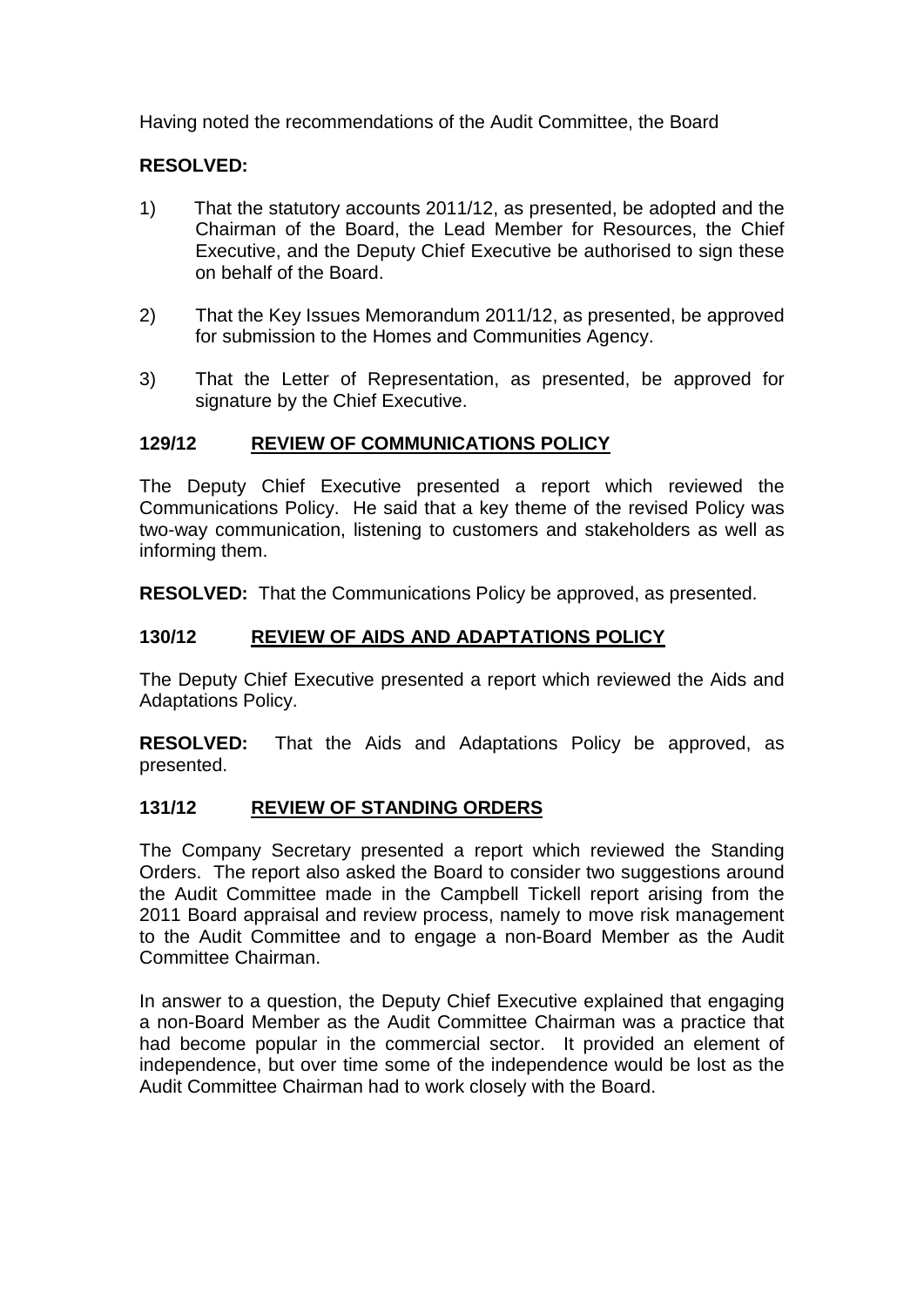## **RESOLVED:**

- 1) That the amendments to the Standing Orders be approved, as presented.
- 2) That no changes be made around the management of risk or the chairmanship of the Audit Committee.

### **132/12 RULE AMENDMENTS**

Confidential item

*Ray Johnson withdrew from the room for the items at minute numbers 133/12 and 134/12; the Company Secretary assumed the chair for these items.*

### **133/12 BOARD MEMBER RECRUITMENT**

Ian Pinches, Chairman of the Board Member Recruitment Panel, presented a report which advised of the outcome of the recent processes for the recruitment of Tenant Board Members and Independent Board Members.

With regard to the recruitment of Tenant Board Members, Ian Pinches said that just one of the four candidates interviewed had displayed the skills required for Board Membership. This candidate was, therefore, the only one that the Panel had decided to put forward for appointment, with the result that one of the two vacancies would not be filled. In answer to a question, the Chief Executive said that officers were actively looking to identify a potential Tenant Board Member to fill the remaining vacancy, with the Customer Engagement Team playing a key role in this.

In terms of the appointment of Independent Board Members, Ian Pinches stated that all three candidates interviewed had displayed the skills required for Board Membership. The two who had, in the Panel's opinion, performed most strongly at interview had been selected to fill the two vacancies. He stressed that Ray Johnson had undergone the same rigorous process as the other candidates.

Ian Pinches said that, during both recruitment processes, the Panel had kept considerations around the diversity of the Board very much in mind, but the candidates displaying the strongest skill-sets had been selected.

#### **RESOLVED:**

- 1) That Simon Gathercole be appointed as a Tenant Board Member with effect from the AGM to be held on 17 September 2012 until the 2015 AGM.
- 2) That the 2012 AGM be recommended to reappoint Ray Johnson as an Independent Board Member until the 2015 AGM.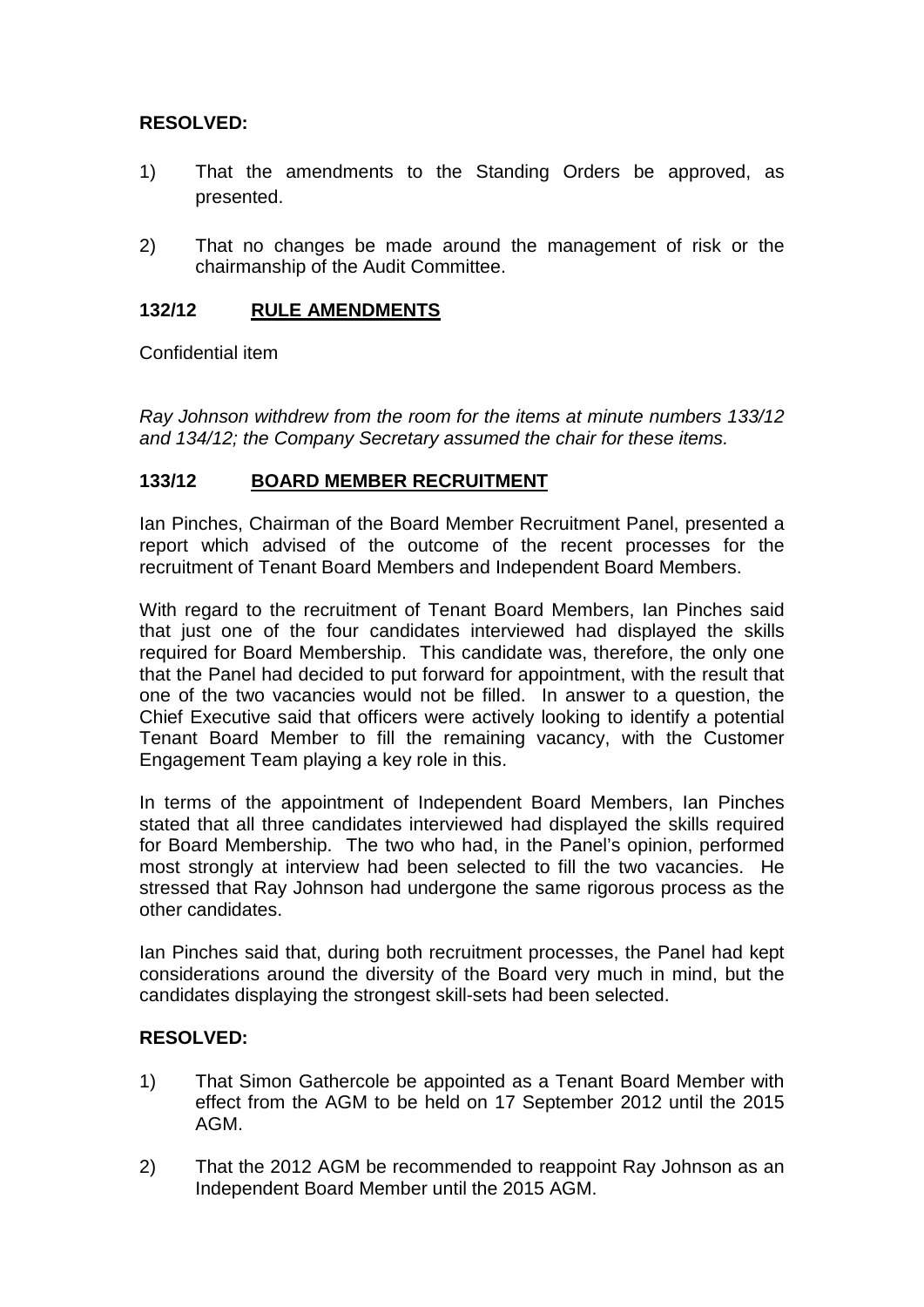3) That the 2012 AGM be recommended to appoint Frazer Clement as an Independent Board Member until the 2013 AGM, to fill the vacancy created by the resignation of Michael Jervis.

## **134/12 BOARD MEMBER DECLARATION OF INTEREST UPDATE**

Confidential item

#### **135/12 BOARD'S REPORT TO THE AGM**

The Chief Executive presented a report which sought approval for the Board's Report to the AGM.

**RESOLVED:** That the Board's Report to the AGM be approved, as presented.

#### **136/12 DRAFT AGM NOTICE OF MEETING AND AGENDA**

The Company Secretary presented a report which sought approval for the draft notice of meeting and agenda for the 2012 AGM.

**RESOLVED:** That the draft notice of meeting and agenda for the 2012 AGM be approved, as presented.

#### **137/12 REQUEST FOR DELEGATED AUTHORITY – MORTGAGE RESCUE SCHEME**

The Chief Executive presented a report which sought limited delegation to the Investment Appraisal Panel (made up of the Executive Team) to sign off individual property purchases within the scheme when they met specific criteria.

#### **RESOLVED:**

- 1) That delegated authority be granted to the Investment Appraisal Panel (the Executive Team) to purchase mortgage rescue properties where the costs are within the annual Business Plan parameters and that the pay back is within the Business Plan period.
- 2) That the summary position be monitored through the Operations Performance Overview report.

### **138/12 ISSUE ARISING FROM "CORPORATE GOVERNANCE – STANDARDS OF CONDUCT" INTERNAL AUDIT REVIEW 2011-12**

Confidential item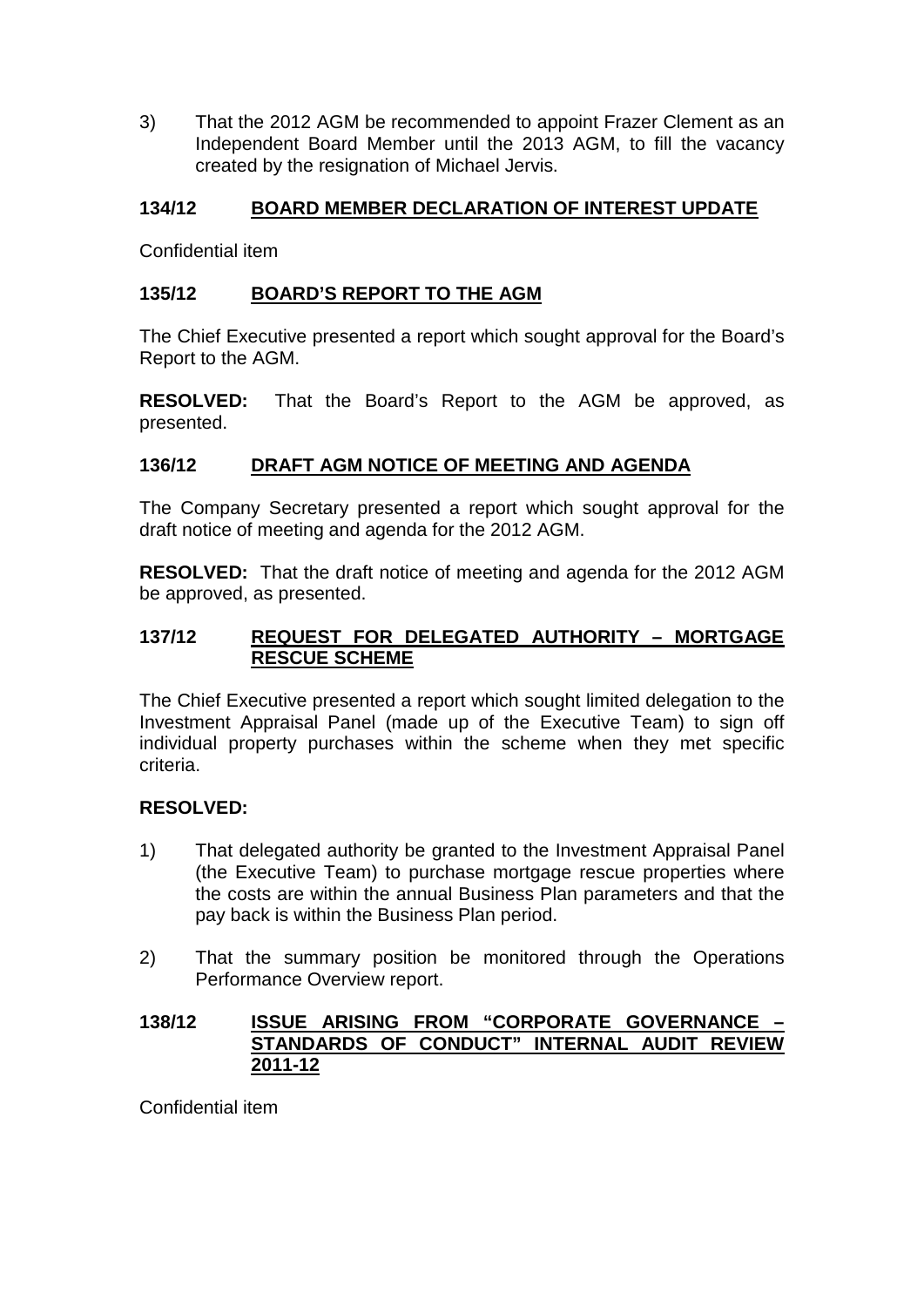## **139/12 APPOINTMENT OF SHAREHOLDER**

The Company Secretary presented a report which requested the Board to consider an application for tenant shareholding.

**RESOLVED:** That the application for tenant shareholding set out in Appendix 1 to the report be approved.

### **140/12 OPERATIONS PERFORMANCE OVERVIEW**

The Board received the Operations Performance Overview report for the quarter ending 30 June 2012.

Members highlighted the very positive trends in many areas of the business as detailed in the report.

It was noted that individual addresses relating to mortgage rescue schemes were still included in the report. The Board had previously requested that these were removed, and the Chief Executive undertook to ensure that this was done.

The Board noted the report.

### **141/12 FINANCE AND HUMAN RESOURCES QUARTERLY MANAGEMENT REPORT**

The Board received a report which provided financial information for the quarter ending 30 June 2012, together with Human Resources key performance indicator information.

The Board noted the report and

#### **RESOLVED:** Confidential

#### **142/12 TREASURY MANAGEMENT UPDATE**

The Board received a report which provided an update on treasury activity for the quarter ending 30 June 2012.

The Board noted the report.

#### **143/12 RISK MANAGEMENT UPDATE**

The Deputy Chief Executive presented a report which provided an update on Freebridge's Corporate Risk Map and detailed risk management activity during the quarter ending 30 June 2012.

The Deputy Chief Executive highlighted that the Homes and Communities Agency had recently produced a paper on the Sector Risk Profile, the main points of which were reproduced in the report. The Freebridge Corporate Risk Map had been checked to ensure that it aligned with the document.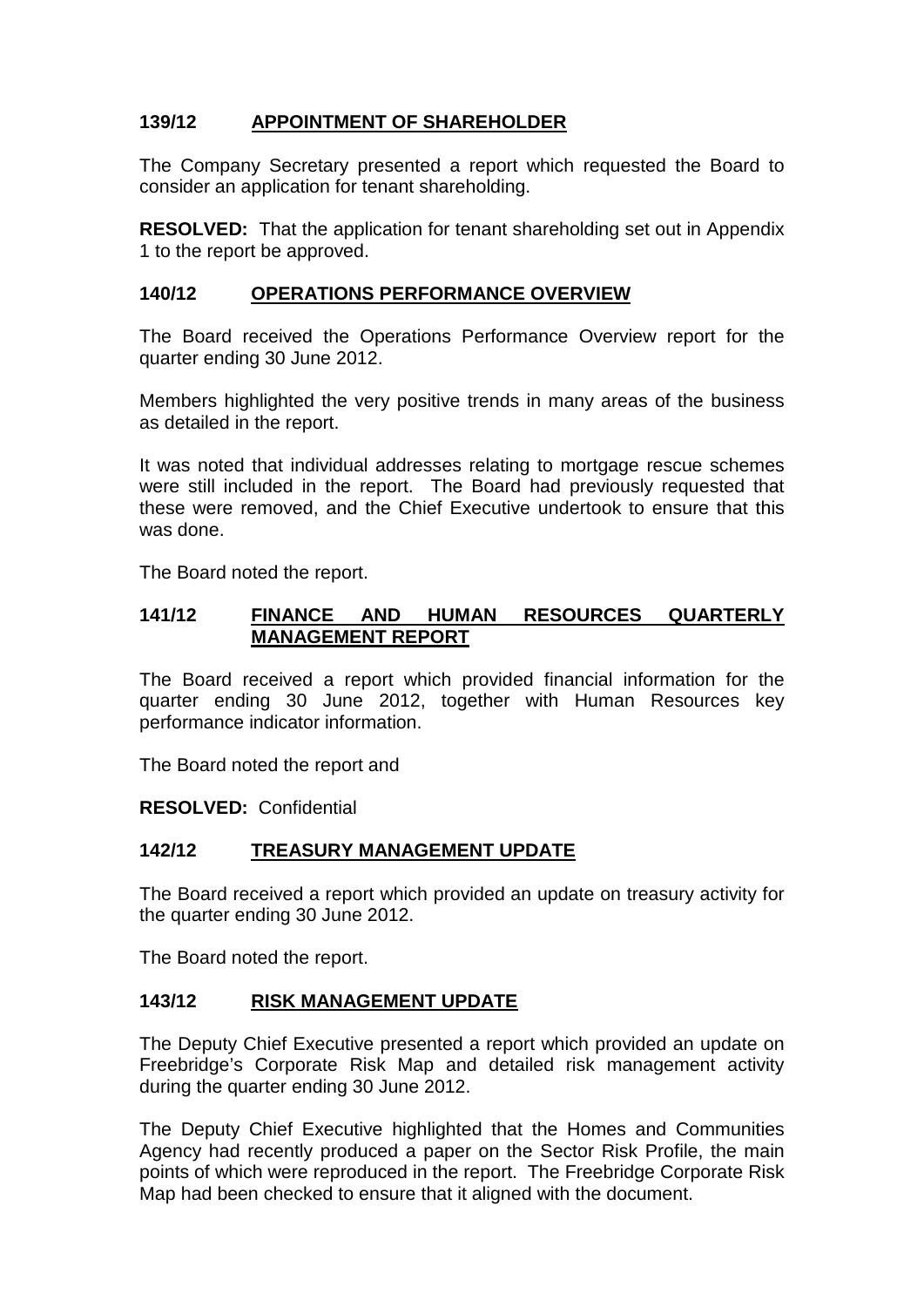The Chief Executive also pointed out that a formal review of the Hillington Square Risk Map had been undertaken, and that the current version had been attached to the report.

The Board noted the report.

## **144/12 BUSINESS PLAN 2012/13 – FIRST QUARTER UPDATE**

The Chief Executive presented a report which set out the first quarter update to the 2012/13 Business Plan.

The Chief Executive highlighted that the report suggested adding the Plaxtole House and Providence Street projects to the Business Plan, as these had become a significant focus of resources.

The Board noted the report and

**RESOLVED:** That Plaxtole House and Providence Street be added to the Business Plan as new projects.

## **145/12 OUT AND ABOUT CAMPAIGN**

The Deputy Chief Executive presented a report which described the results of the "Out and About" campaign to date.

The Deputy Chief Executive explained that the campaign had been developed following the success of the "500 tenancy visits" target in the 2011/12 Business Plan. The campaign was an excellent opportunity to engage with tenants, particularly those who did not generally contact Freebridge. It had made a real impact on some tenants' lives, for instance highlighting people that were in need of assistance with adaptations. Staff from across the organisation, including back-office staff who would not normally meet with tenants, had become involved.

A member suggested that the campaign could be an opportunity to promote the Fire Service's free fire risk surveys. The Deputy Chief Executive undertook to pursue this.

The Chief Executive and Deputy Chief Executive paid tribute to the hard work of the Housing Services Manager, who was coordinating the campaign with great enthusiasm and efficiency.

The Board was pleased to note the report and the positive benefits of the campaign to date.

## **146/12 URGENT ACTIONS TAKEN**

Confidential item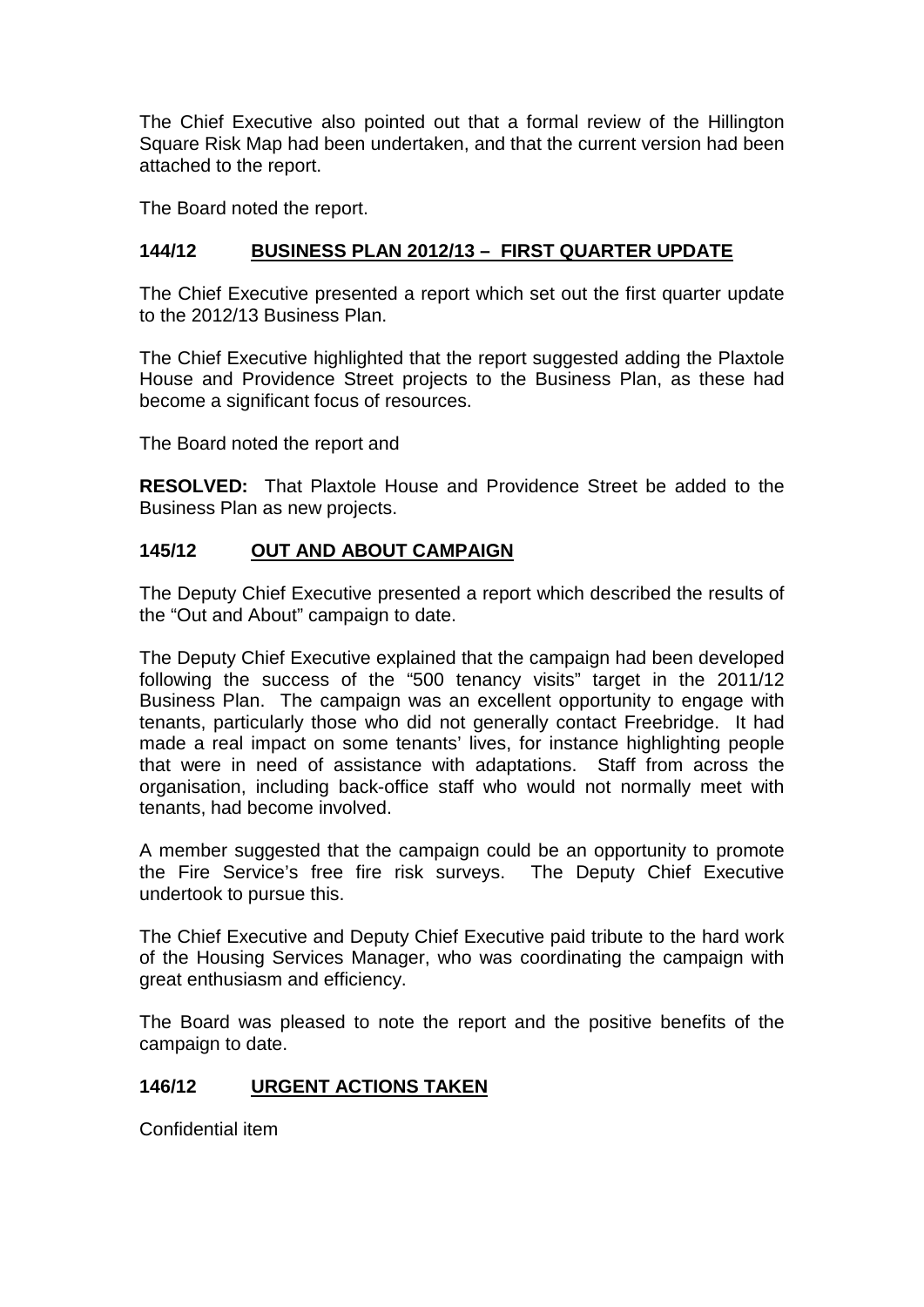# **147/12 WORK UPDATE**

The Company Secretary presented the work update, which included the following:

- Action Sheet
- Future Work Programme of the Board.

The Company Secretary highlighted that two informal discussion evenings had been programmed during 2013, in place of Board meetings. These would provide opportunities for detailed discussions/briefings on key issues. The Chairman said that he would like one of these sessions to include a briefing on the structure of the management accounts.

The Board noted the update.

## **148/12 COMMITTEE MINUTES**

Ian Pinches, Vice-Chairman of the Audit Committee, presented the minutes of the Committee's meeting held on 2 July 2012.

### **149/12 ANY OTHER BUSINESS**

### **(a) Right Tracks**

A member said that she had attended the opening of Right Tracks, a new facility of supported accommodation for young people in King's Lynn, being operated by Saffron Housing Trust and the Benjamin Foundation. The Chief Executive commented that the Benjamin Foundation's involvement with this project and with Plaxtole House would be of great benefit to service provision in West Norfolk.

## **(b) Planning Appeal**

A member commented on a planning appeal that was currently taking place involving a proposed development by a private firm in King's Lynn. This appeal was worth monitoring, as one aspect of it related to the provision of affordable housing.

#### **(c) Welfare Reforms**

A member referred to a leaflet that had recently been produced summarising some of the forthcoming welfare reforms. In answer to questions, officers explained that this leaflet was being delivered as part of the "Out and About" campaign, and was being targeted at some tenants. Tenants were also being kept informed about the welfare reforms through articles in the Streets Ahead magazine.